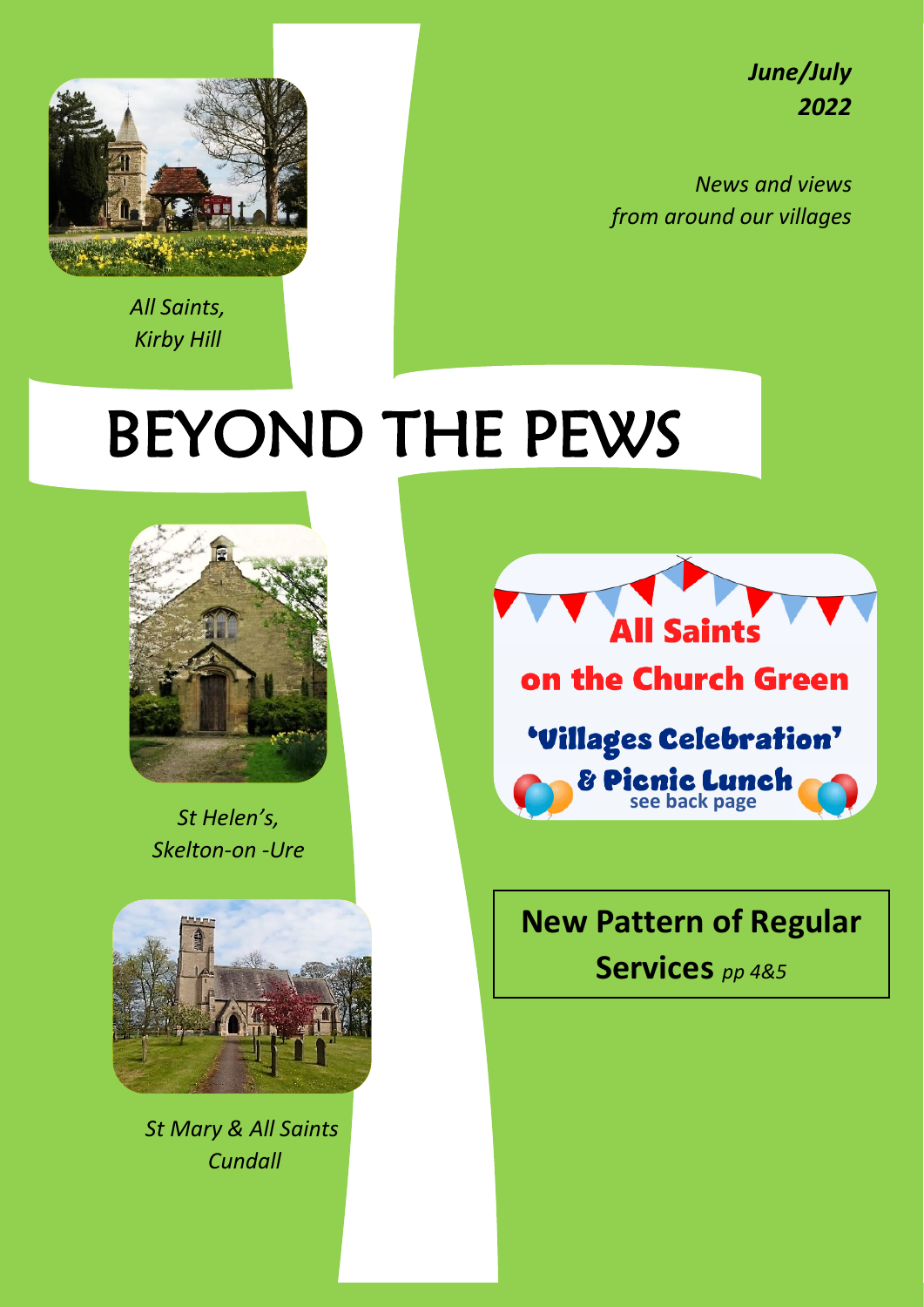## **Contact Information**

#### **VICAR:**

Revd Stephen McCaulay, The Vicarage, 13 The Croft, Kirby Hill, YO51 9YA; 01423 326284

*If you would like Stephen to visit or arrange to have a chat could you call him or email him on [stephen.mccaulay@leeds.anglican.org](mailto:stephen.mccaulay@leeds.anglican.org)*

#### **ASSISTANT PRIEST:**

The Rt Revd Clive Handford, 1 The Terrace, Kirby Hill, YO51 9DQ; 01423 325406

#### **CHURCHWARDENS:**

|                              | Cundall: Sarah Tapley 07971 142180                               | Deana Webb 01423 322579 |  |  |
|------------------------------|------------------------------------------------------------------|-------------------------|--|--|
|                              | Kirby Hill: Rob Widdows 01423 323390   Rose Moulton 01423 323690 |                         |  |  |
|                              | Skelton: Tom Robinson 01765 608791 Ruby Booker 01423 323313      |                         |  |  |
|                              |                                                                  |                         |  |  |
| <b>INIEDCITEC O. ERAAII.</b> |                                                                  |                         |  |  |

#### **WEBSITES & EMAIL:**

|          | Kirby Hill: www.allsaintskirbyhill.org.uk | allsaintskh@gmail.com           |
|----------|-------------------------------------------|---------------------------------|
| Cundall: | www.cundallcofe.org.uk                    | churchwarden@cundallcofe.org.uk |

**Beyond The Pews** is a community magazine produced by the churches of Kirby Hill, Skelton-on-Ure & Cundall with Norton-le-Clay

| Editorial Team: Peter Crawford           | 01423 325405 Judith Owens | 07592 841230 |
|------------------------------------------|---------------------------|--------------|
| Elaine Greenwood 01423 324778 Deana Webb |                           | 01423 322579 |

Distribution: Margaret Crawford 01423 325405

**Material for the next issue (Aug/Sept) is due by Sunday 10th July, please, to:**

## **btpews@gmail.com**

## **Sponsorship**

**This month's edition of Beyond the Pews is kindly sponsored by**

Betty Hawkswell The Simpson Family Cundall Manor School Langthorpe Parish Council

Beyond the Pews is funded wholly by sponsorship and donations. Thank you to everyone who sponsors the magazine.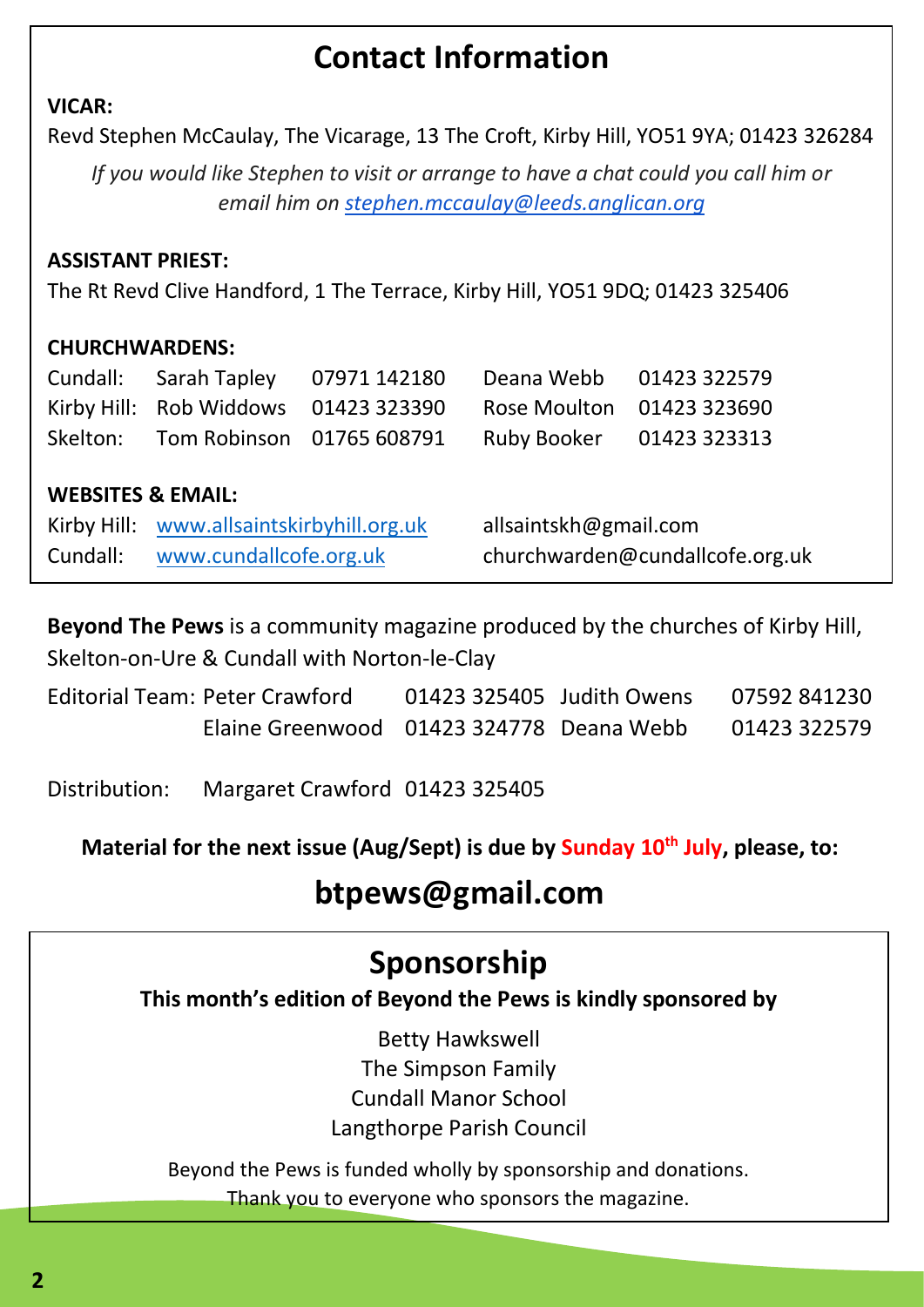## **Updated Service Pattern**



As we continue to journey on from the days of 'lockdowns' it is good to introduce some more services to our Benefice pattern whilst still allowing us to support each other where we can in each of our parishes. To that end you will see that the Service pattern across the Benefice has changed from this month. I am especially grateful for the All Age Worship and Messy Church teams who have been so accommodating in facilitating the change.

Mid-week Holy Communion also returns with us, strengthening our connection with St. James' Boroughbridge by hosting the service week about at the new time of 10.30am. (Mid-week Holy Communion will be held at St. James' during June due to our building work).

Stephen

# **Rhythm of Life**

Wherever we are on our Christian journey it is good to take stock of our life, to reflect where we are and to look at what changes might help us to grow as God wants us to. The Diocesan Rhythm of Life programme helps us to do just that.

If you are interested in finding out more come along to the Vicarage on Saturday  $11<sup>th</sup>$ June at 11am. to chat with Stephen about this. There will be cake!

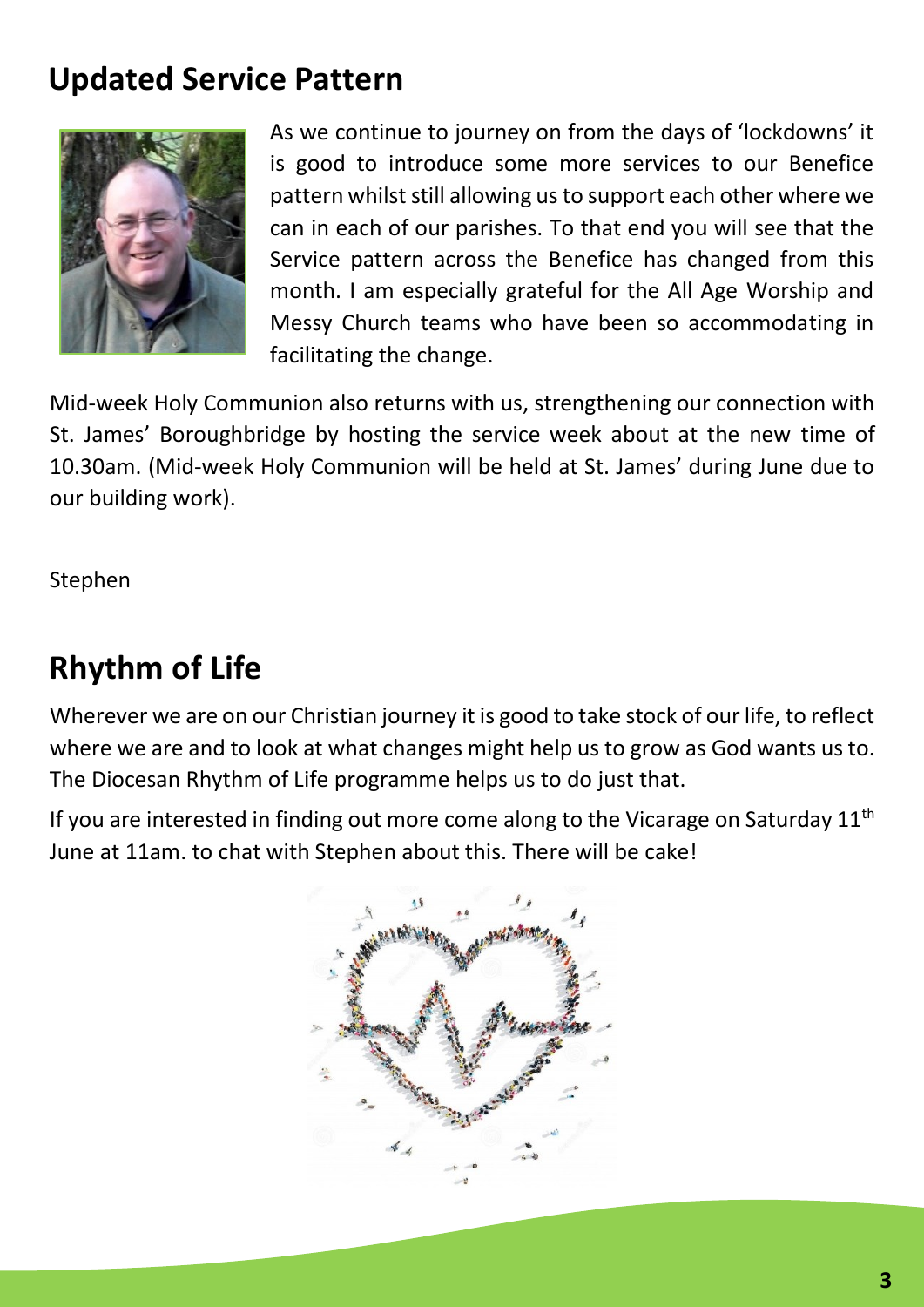## **Church Services**

#### **All Saints, Kirby Hill**

| JUNE          |            |                                |  |
|---------------|------------|--------------------------------|--|
| <b>Sunday</b> | 5 11.00am  | <b>Holy Communion</b>          |  |
| <b>Sunday</b> | 12 10.30am | <b>Messy Church</b>            |  |
| <b>Sunday</b> | 19 11.00am | <b>All Age Worship</b>         |  |
| <b>Sunday</b> | 26 11.00am | Songs of Praise (on the green) |  |



#### **JULY**

| <b>Sunday</b> | 3  | 11.00am | <b>Holy Communion</b> |
|---------------|----|---------|-----------------------|
| Tuesday       | 5  | 10.30am | <b>Morning Prayer</b> |
| Wednesday     | 6  | 10.30am | <b>Holy Communion</b> |
| <b>Sunday</b> | 10 | 10.30am | <b>Messy Church</b>   |
| Tuesday       | 12 | 10.30am | <b>Morning Prayer</b> |
| <b>Sunday</b> | 17 | 11.00am | All Age Worship       |
| Tuesday       | 19 | 10.30am | <b>Morning Prayer</b> |
| Wednesday     | 20 | 10.30am | <b>Holy Communion</b> |
| <b>Sunday</b> | 24 | 11.00am | <b>Holy Communion</b> |
| Tuesday       | 26 | 10.30am | <b>Morning Prayer</b> |

## **Changes to Midweek Services**

#### **Holy Communion**

In June 10.30am each Wednesday at St. James' Boroughbridge due to the building work at All Saints Kirby Hill.

In July 10.30am 6<sup>th</sup> and 20<sup>th</sup> at Kirby Hill; 13<sup>th</sup> and 27<sup>th</sup> at Boroughbridge.

#### **Morning Prayer**

No Tuesday Morning Prayer during June due to building works. Tuesday Morning Prayer will recommence on 5<sup>th</sup> July at 10.30.

The Wednesday Morning Prayer telephone conference call will cease from the beginning of June with the start of regular midweek Holy Communion.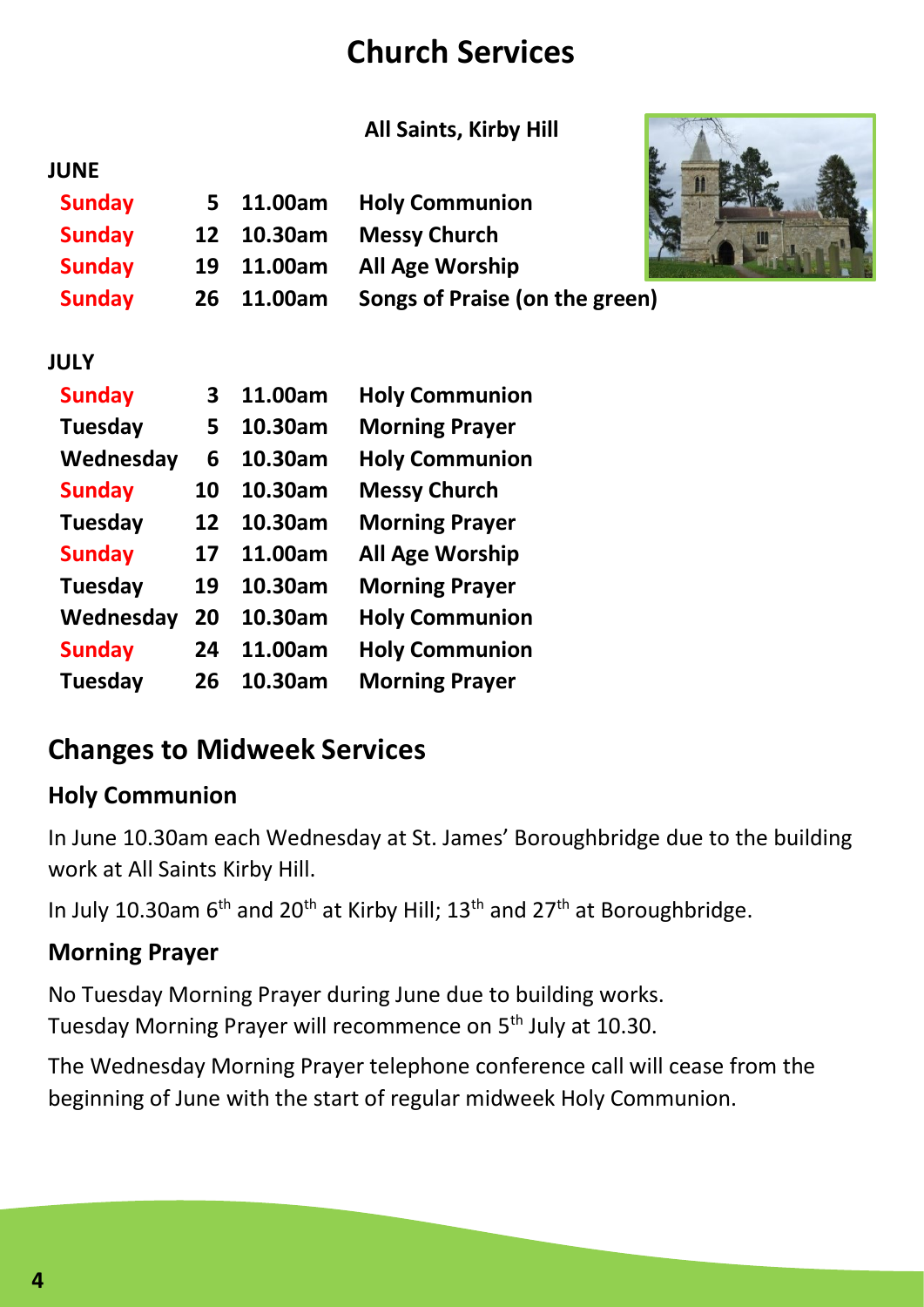## **Church Services**

| <b>Sunday</b><br>Sunday 19 June<br>Sunday 3 July |  | 5 June | 9.30am<br>9.30am<br>9.30am<br>Sunday 17 July 9.30am | <b>St Helens, Skelton</b><br><b>Family Communion</b><br><b>Holy Communion</b><br><b>Family Communion</b><br><b>Holy Communion</b> |  |
|--------------------------------------------------|--|--------|-----------------------------------------------------|-----------------------------------------------------------------------------------------------------------------------------------|--|
| <b>St Mary and All Saints, Cundall</b>           |  |        |                                                     |                                                                                                                                   |  |
|                                                  |  |        | Sunday 12 June 11.00am                              | <b>Holy Communion</b>                                                                                                             |  |
| Sunday 26 June                                   |  |        | 6.30pm                                              | Evensong                                                                                                                          |  |
| Sunday 10 July                                   |  |        | 11.00am                                             | <b>Holy Communion</b>                                                                                                             |  |
| Sunday 31 July                                   |  |        | 11.00am                                             | <b>United Benefice Holy Communion</b>                                                                                             |  |
|                                                  |  |        |                                                     |                                                                                                                                   |  |

## **Celebrations Galore for Kirby Hill CE Primary School**

There has been much to celebrate over the last six months here at Kirby Hill, especially our 'Good' from Ofsted just before Christmas, as well as many continuing successes in PE.



Upon returning to school after the Easter break, Kirby Hill Primary School celebrated the 20-year anniversary of the new school building opening its doors to children for the very first time. It was wonderful reminiscing with members of the school community of old and talking to the children about all that has changed in that time. A super day of celebration was enjoyed by all – with everyone having a party day to mark the big occasion.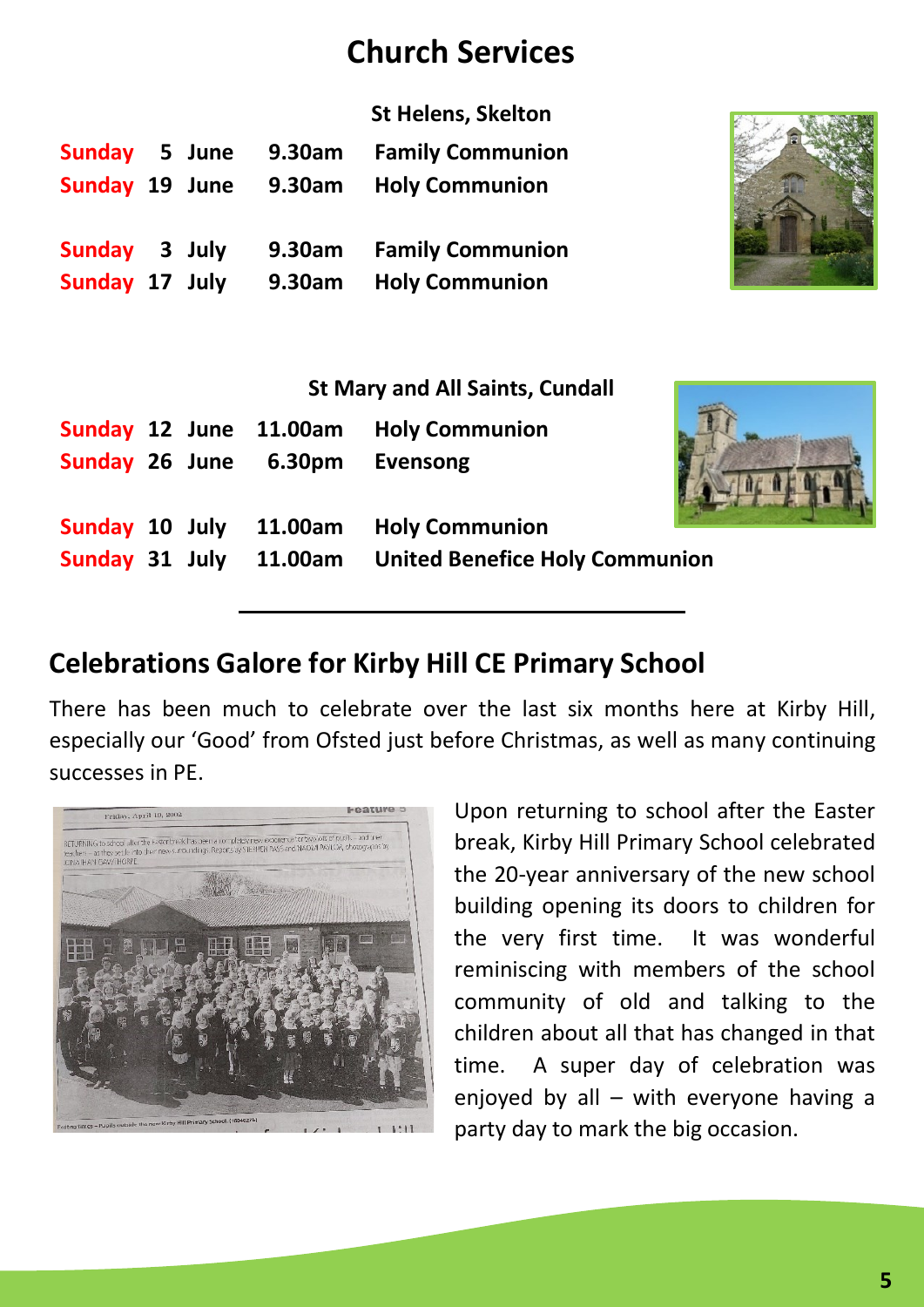# **Kirby Hill W.I.**

Kirby Hill W.I. meets on the first Tuesday of each month, 7.30 – 9.30pm in Coronation Hall, Milby (Boroughbridge) YO51 9BL. New members are always welcome, just ring Linda (01423 322991) or Anne (01423 322458) to find out more or just come along.



Tuesday 7 th June: Linda Birnie will speak about: "Bowen Therapy" Tuesday 5<sup>th</sup> July: Social Evening

# Mothers<sup>2</sup> NON Christian care for families

**St James Parish Church Church Lane Boroughbridge**

**Thursday 16 th June 2.00pm** Lifesaving: Body and Soul

A talk by John Helliwell **Thursday 21st July 2.00pm**

> Behind the Bench A talk by Sheila Aston

Please just come along or contact:

**Jeni** 01423 323390 or **Margaret** 01423 325405 [margaret.crawford47@tiscali.co.uk](mailto:margaret.crawford47@tiscali.co.uk)

### **Saturday 23rd July 2.00pm Garden Party**

At the home of Marcia Dunn Hawthorne Lodge Langthorpe YO51 9BZ Strawberry cream scones tea, cakes & raffle Tickets on sale soon

# **Boroughbridge Short Mat Bowls Club**

**Meet in Coronation Hall on Monday and Thursday evenings during summer 7.15 – 9.00pm**

From September to April, they meet Monday & Thursday evenings 7-15pm - 9pm and Wednesday afternoons 2.- 4pm

The club can provide bowls and coaching can be given. If you are interested, why not come along and meet us, or ring the Secretary, Mavis Smailes on 01423 322507 for more information. Look forward to meeting you...



**6**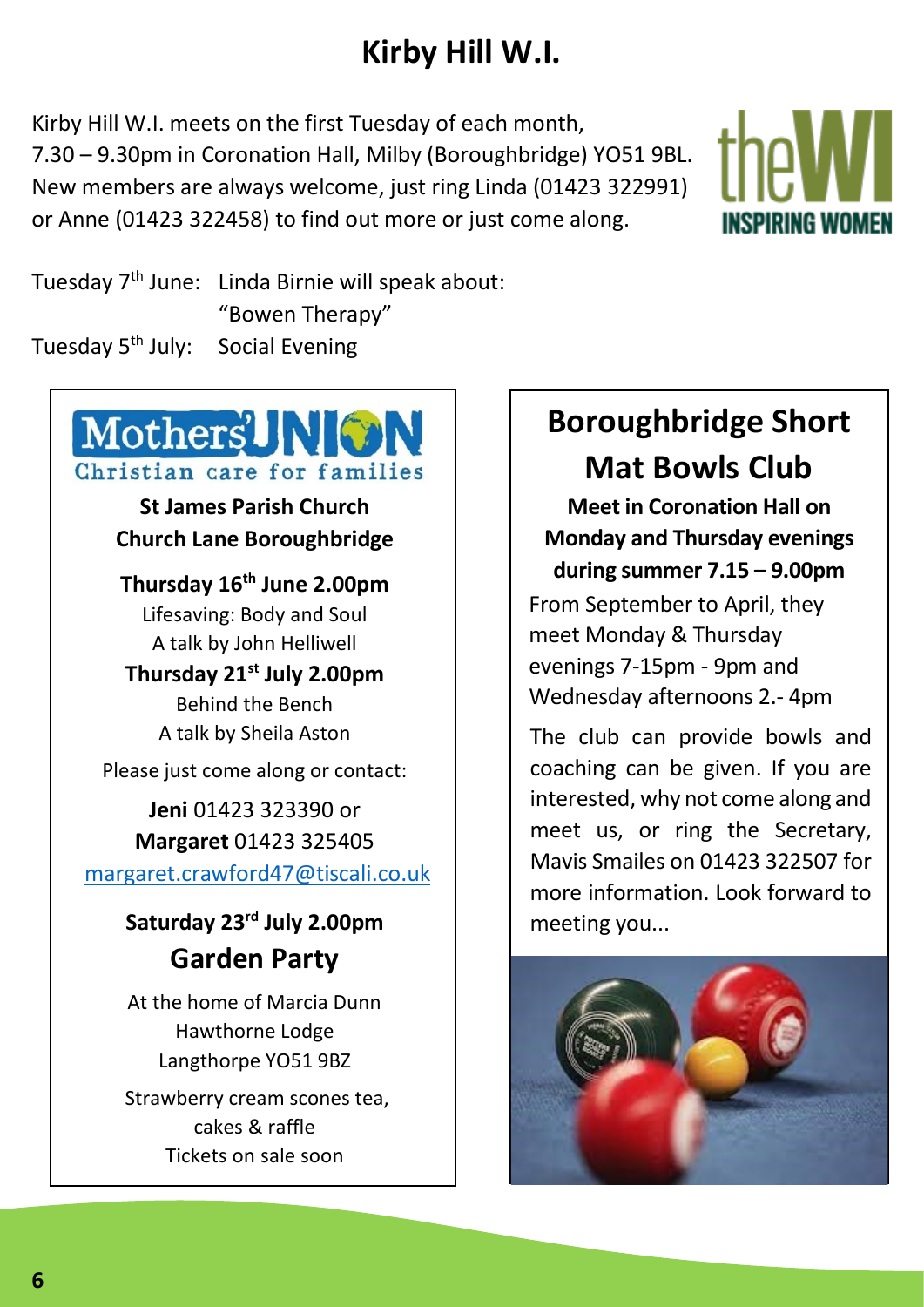

# **Facebook: love it or hate it?**

The "Friends of All Saints, Kirby Hill" Facebook page/group came into being nearly six years ago. Contrary to what some people think, it's neither the church FB page nor is it an outlet for the "Friends", a group within our church which engages in fund raising events.

I set it up in my name and am the sole administrator. That sounds, mmm, autocratic (?), but it's never been a problem. Starting with around 30 members, mainly church attendees, in 2016, FOASKH now has 210 members, the vast majority of whom don't attend All Saints. When I launched the FB page, I needed a "mission statement" and this is it:

#### *"We're on Facebook to celebrate all the wonderful work God is doing through his church in Kirby Hill; and to reach out to the community in this way"*

The mission remains valid today although how it works out in practice is another matter. Very few members "post" (the posters are mainly church people); many engage in "liking"; and large numbers "click" on posted items.

Most of the posts are church, and therefore Christian, orientated. In terms of "likes" and "clicks", however, non-faith items predominate. For example, a series of prayers posted during Lent attracted about 50 clicks; but the record posting (148 clicks) was in response to a photo of a superb CAKE, a prize at one of our fund-raising events! People's holiday pics score more highly than advertisements for, or reports on, church events

I'll end on a positive note: no post has ever been refused or content deleted by me; there has been no abuse or slander or unpleasant swearing (cf. at least one other local FB page!). The general tone is one of encouragement, human interest and "invitation" in its broadest sense. I'm happy with that. John Helliwell